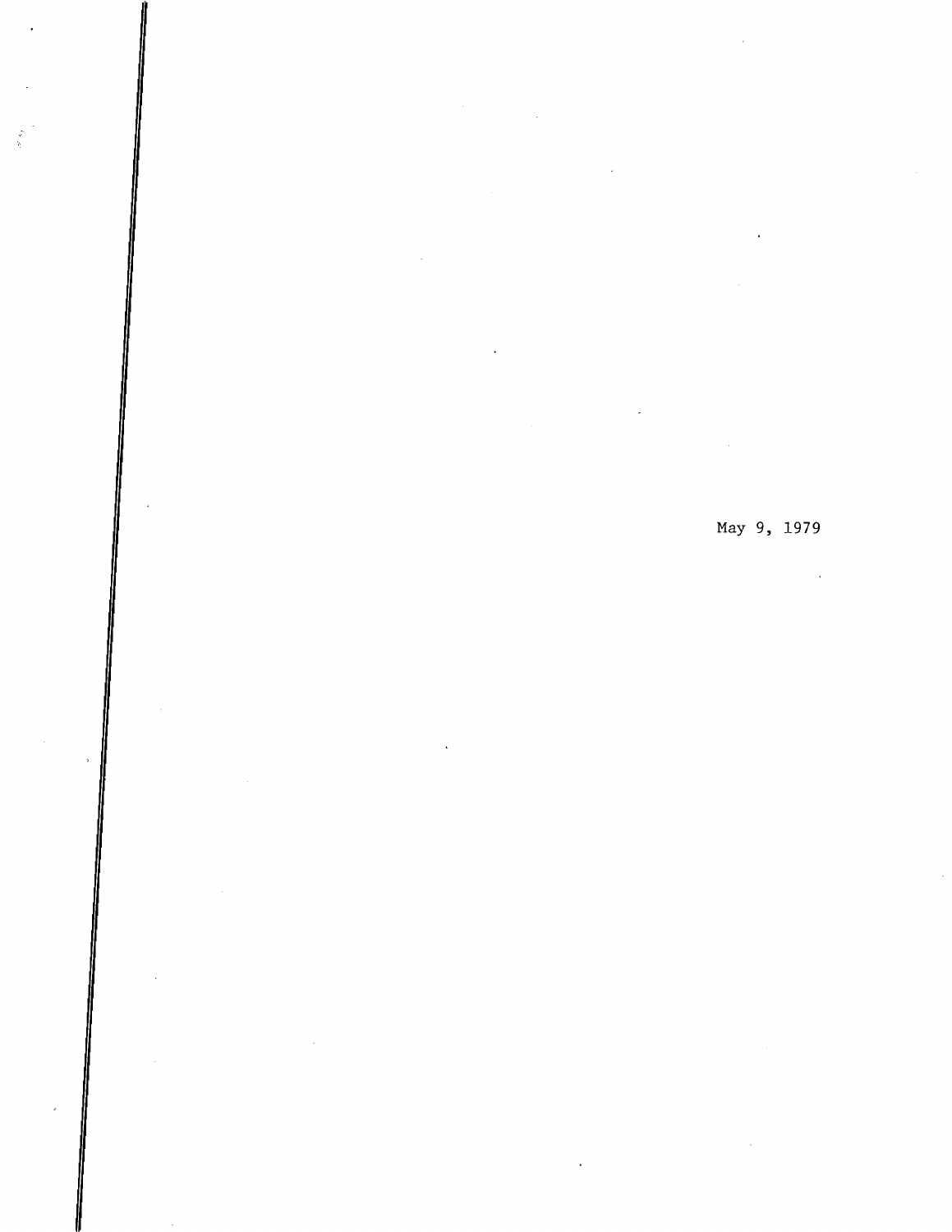May 14,1979

franker

Minutes of the 56th meeting of the Executive Committee of Faculty Council held on Wednesday, May 9, 1979 at 2:30 p.m. in Room 250 Allen Building.

Members Present: Dean R. D. Connor, Chairman; Professors P. K. Isaac, B. D. Macpherson, P. Loewen, R. C. Woods, H. W. Duckworth, K. Mount; Mr. H. Christianson. V. Taylor, Acting Secretary

Regrets: Professors K. W. Stewart, W. C. Brisbin, R. E. Longton, J. A. Gerhard; Mr. C. Richardson

Visitor: Mrs. Carol Prosk.

 $1.$ Approval of the Minutes of the Fifty-Fifth Meeting

The minutes of the fifty-fifth meeting held on May 1, 1979 were approved Duckworth (Christianson).

#### $2.$ Matters Arising

- (i) Status of the concern over the narrowness of the Computer Science Honors Program - the Chairman stated that Dr. Stanton did not agree that theprogram was particularly narrow but that any narrowness might be due to advice students were receiving regarding selection of electives. He said that the advice could be modified to open up the electives to include courses from departments such as Applied Mathematics, Statistics, Mathematics, etc. The Chairman will undertake to remind Computer Science to so do and hopefully this Fall the Faculty of Science will be able to report positive results to Senate regarding its concern over the heretofore narrowness of the Computer Science Honors Program.
- $(ii)$ Update of the 75th Anniversary activities - Dean Isaac reported that a lot of groundwork is being done regarding details such as room bookings, mailing lists and some program planning.
- $(iii)$ Return of the ad hoc committee's report on Affiliation - Dean Isaac reported that following presentation of the ad hoc committee's report to Faculty Council the committee found itself in need of further help. Rather than clarify the role and method of affiliation

 $\ldots$  2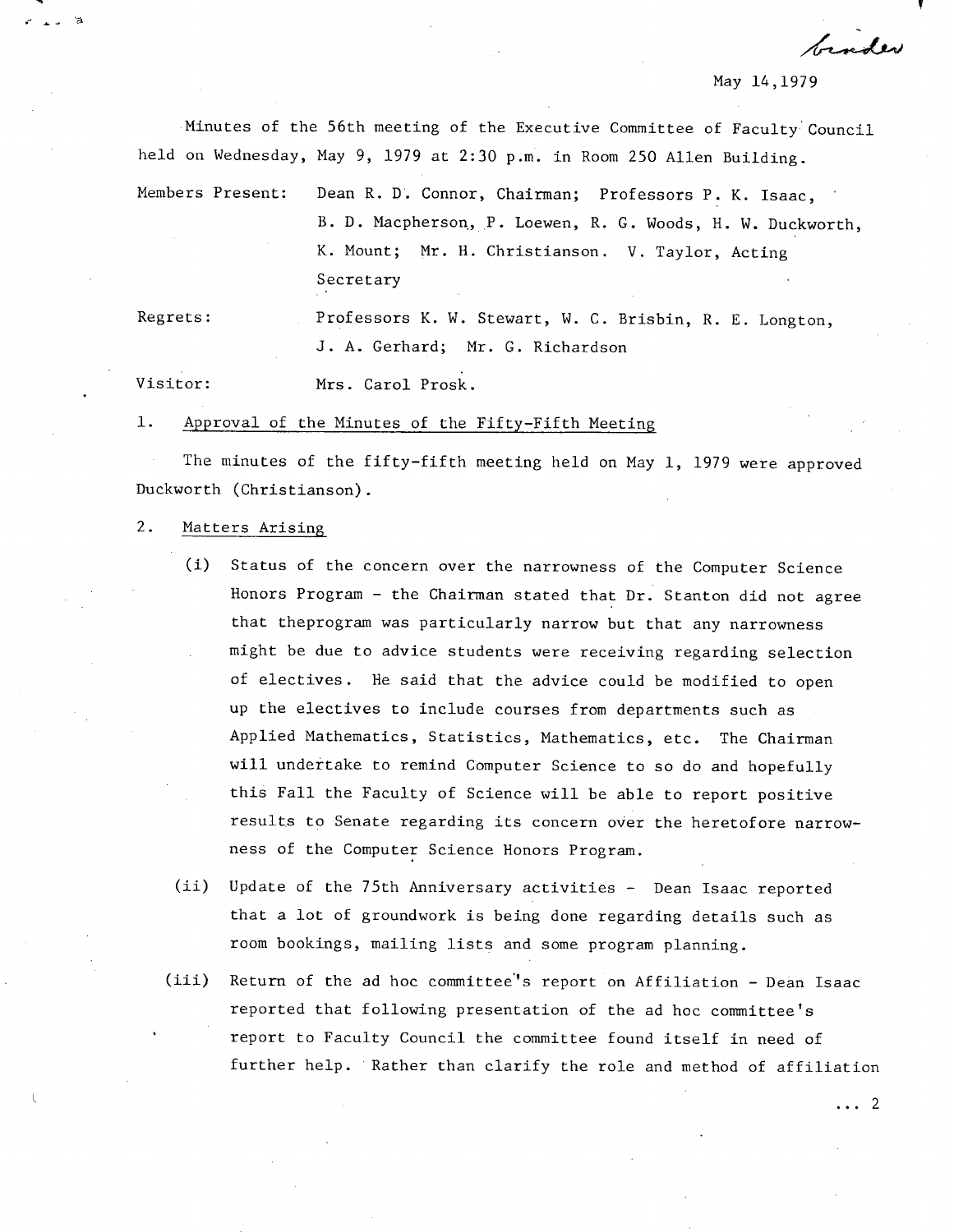desired, Faculty Council had extended the possibilities. As such he requested and received permission from the Faculty Executive to enlarge the ad hoc committee with members of his own choosing. He hoped to Invite several members of Faculty Council who had spoken clearly on several of the problems associated with affiliation. Dean Isaac noted that the committee was still unclear as to its terms of reference. The original intent of affiliation had been to replace what will be lacking in the Three Year General Program with regard to departmental contact due to the loss of the "major" from that program. However, it now appears that affiliation has grown into a much larger question. He asked for clarification of the terms of reference for the ad hoc committee. Several members of Executive stated their view. The Chairman summarized the questions which he felt the ad hoc committee should address itself to as:

- $1.$ Should affiliation be required or voluntary for first year students?
- $2.$ Should affiliation be by Department or individual (i.e. each or certain faculty members being assigned a number of students)?
- $3.$ What transpires in the affiliation process (i.e. - what do we mean by affiliation)?

Dean Connor went on to say that affiliation may merely mean "getting to know one another" which, although it may not prove to be particularly helpful to the student, will do no harm either. Dean Isaac felt that even that would be desirable since the student would know where there is a person to contact if he needs academic advice. Dean Macpherson expressed concern that some staff members might not be particularly suited to counselling affiliated students. He thought that many staff members would prefer not to become involved in that sort of endeavour and, if required to, would do an inadequate job. He thought students would be "turned off" by inadequate or incorrect advice and by the staff members reaction to them (perhaps an indifferent attitude). In this

...3

I

 $-2-$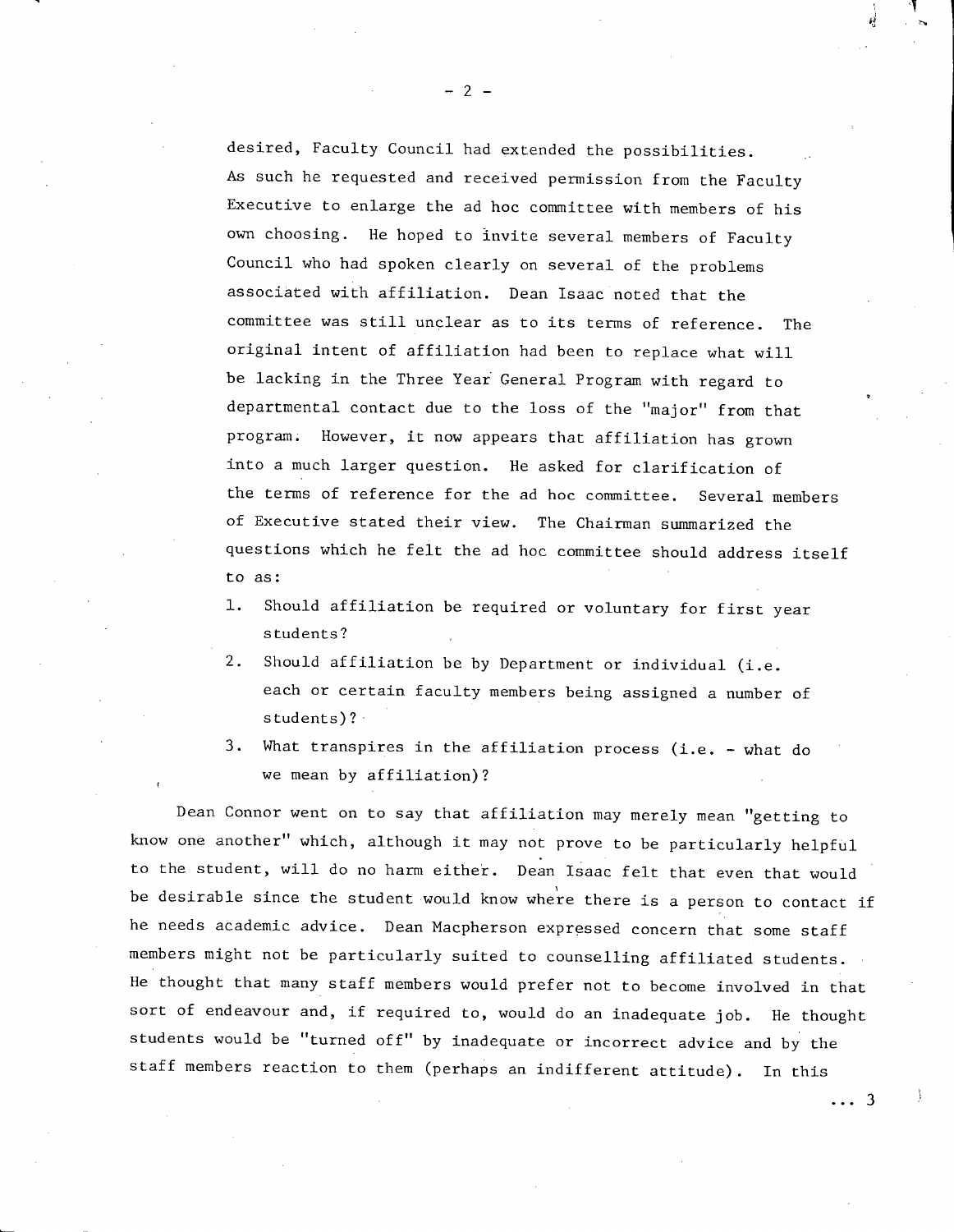situation affiliation would do more harm than good. The Senior Stick said that the Science Students' Association favoured Departmental affiliation in Year I but that the staff and students involved should be there voluntarily. He also liked the idea of a set appointment time to initiate the affiliation (somewhat similar to the Freshman Interviews carried out by the Dean's Office Student Advisors). Dr. Duckworth felt that only a few staff members would volunteer. He felt all students should be affiliated in some form but that attendance would not be compulsory. Dr. Woods said that if affiliation is to be in effect for this September some decision would have to be made soon. Dean Connor hoped that affiliation would be settled and in place by the end of June.

#### $3.$ Communications

There were no communications for this meeting.

#### 4. Selection of the Gold Medal Winners

Worksheets (attached) containing the names and records of the top students in the General and the Honors programs were distributed to the members by Carol Prosk, a Student Advisor. Dean Macpherson explained the criteria on which each Gold Medal is awarded. After a discussion as to how we were to consider such factors as: level of courses taken (100 vs. 400 level etc.), number of courses taken in the year, and previous years' results, the Gold Medal for the General Program was awarded to Stephen Fransen (Macpherson/Woods/unanimous) and the Gold Medal for the Honors Program was awarded to Sin Toong Seah (Macpherson/ Duckworth/one opposed). Dean Macpherson pointed out that the factors discussed above were used only to break ties. Carol Prosk also pointed out that were we to use the new criteria for awarding the Gold Medals (as approved at the May 2 Faculty Council meeting) the winners would still be Fransen and Seah. She passed around sample worksheets which evaluated these students records by the new criteria. It was pointed out that Fransen's record on the worksheets was inaccurate as his grade in 2.233 was A+, not A, and thus his GPA was 4.15 rather than 4.10..

#### $5.$ Election of Members to the Faculty Committee on Student Standing

Dean Macpherson said that three of the present members (Professors Arscott, Halvorson and J. Berry) were.all going on leave or Sabbatical next year. As a result he had obtained permission from four members of staff to let their

 $\ldots$  4

-3-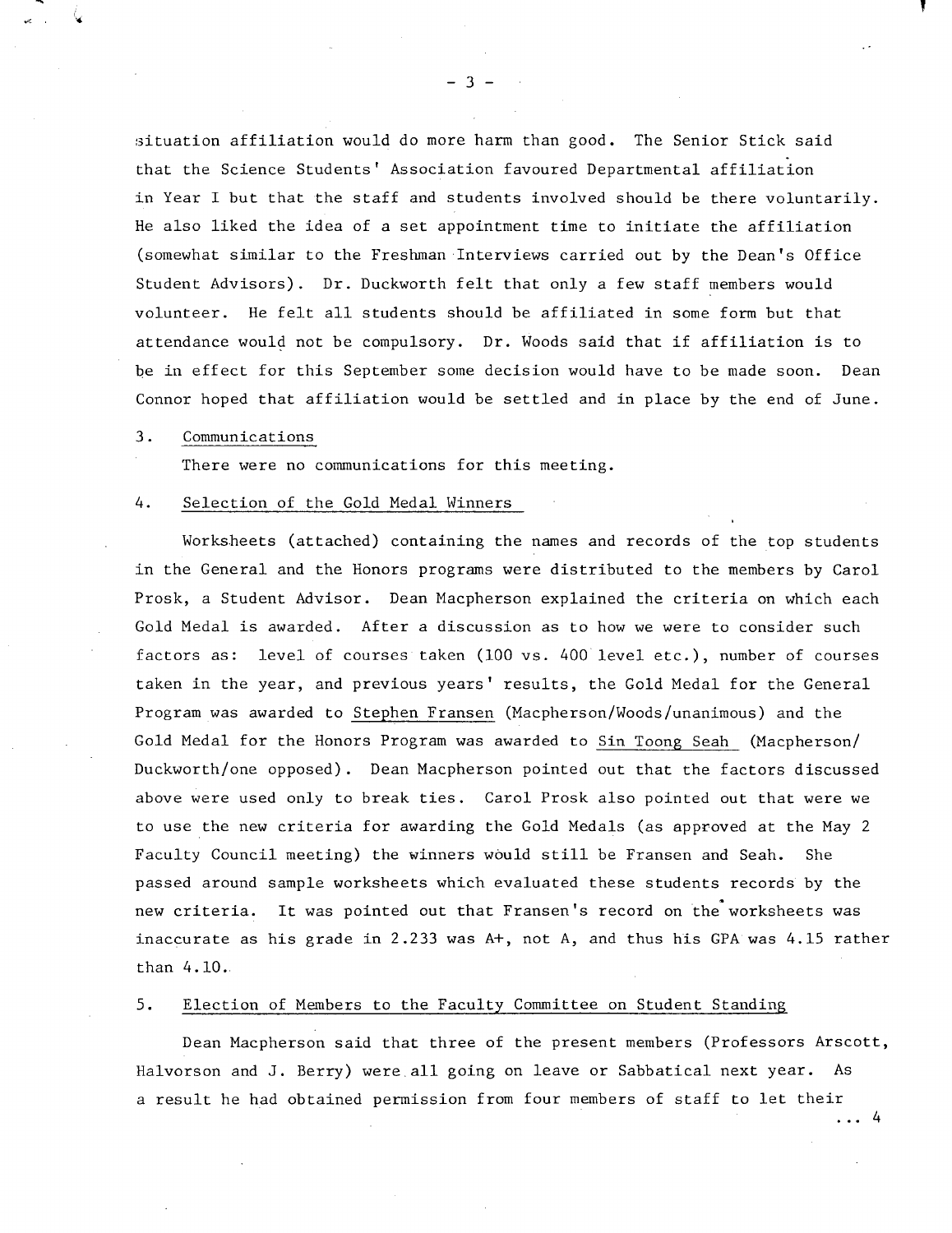names stand for election to this committee (Professors Bales, Tabisz, Robinson, and Trim). Following a secret ballot vote Professors Eales, Tabisz, and Robinson were elected for three year terms starting June 1, 1979 to the Committee on Student Standing.

#### $6.$ Proposed Changes to the Honors Regulations of the Biology Departments

Material related to the proposed changes was circulated with the Agenda. Dean Macpherson explained that, in order to further differentiate the Honors program from the new Four Year Major program in the Zoology, Botany and Microbiology Departments, an increased performance requirement was being proposed for the Honors programs in each Department. The requirements would be the same for each Department and covered continuation in and graduation from the program. The changes had been approved by the Faculty Committee on Courses and the Committee on Student Standing earlier in the Fall of 1978. The changes had already been inserted (mistakenly) in the 1979-80 General Calendar (which was composed in the Winter of 1978). These regulations are to apply to students who enter an Honors program beginning in the 1980-81 Session. The intent is that they apply to students who begin their first year of a science program in 1979-80. Dean Macpherson moved their acceptance, seconded by Dean Isaac, and approved unanimously. The material will go to Faculty Council next; if approved at Faculty Council Dean Macpherson intends to send it to Senate as an item for concurrence without debate.

#### $7.$ New Business

Minimum grade required for entry to a Major (three-year and four-year programs). - Dean Macpherson explained that the old Major-Minor curriculum regulation which required a student to have a minimum grade of "C" in the appropriate introductory course had not been included in the regulations applicable to either of the present Major programs. The Committee on Student Standing considered this to be a desirable regulation and as such has sent it forward to Executive for approval. A copy of the Committee on Student Standing approved requirements were distributed at the meeting. Dean Macpherson (Christianson) moved approval of the regulation and received unanimous support.

Modification of the First Class Honors Regulations - Dean Macpherson

 $\ldots$  5

-4-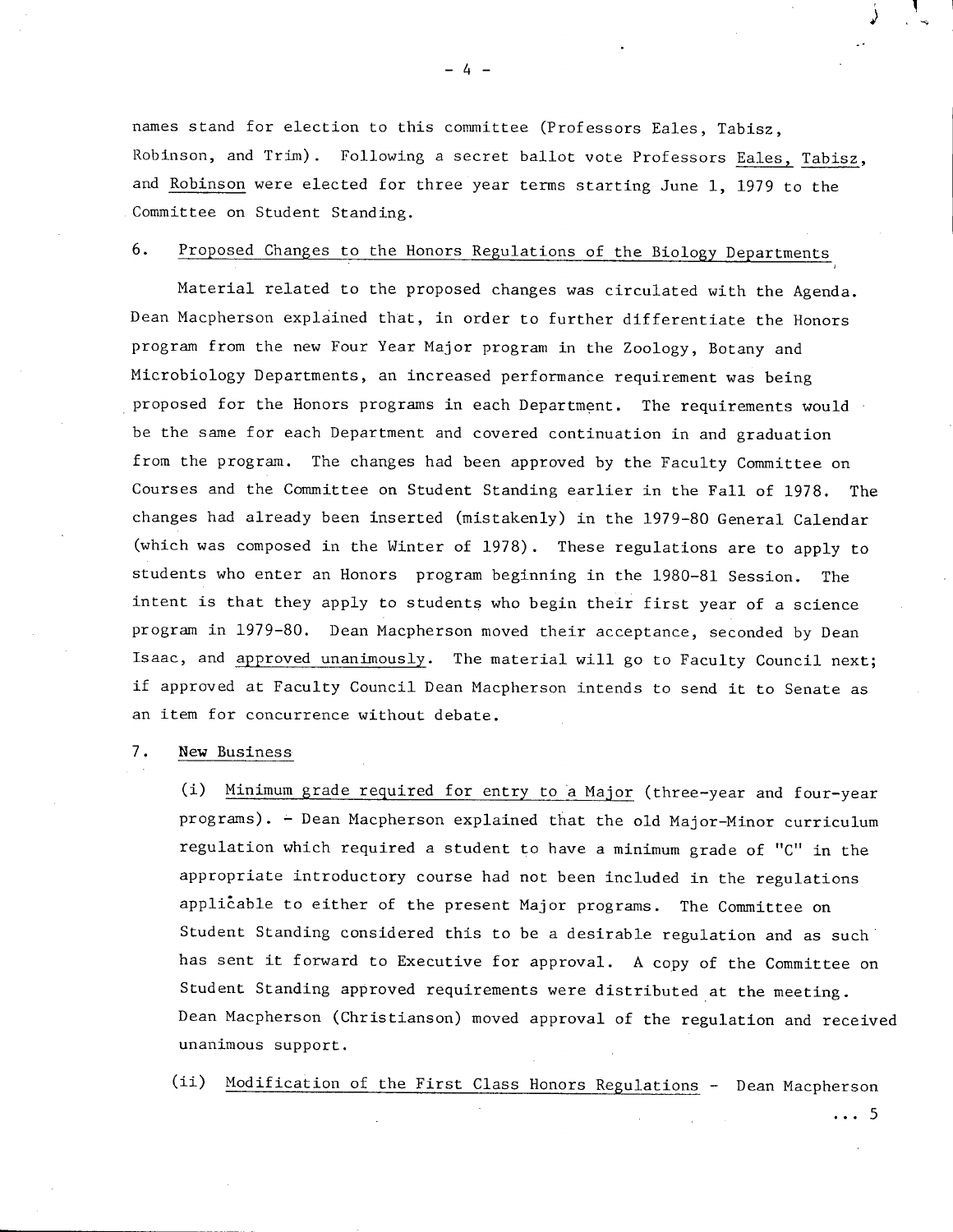explained that the Committee on Student Standing had rewritten the wording of this particular regulation primarily to clarify its intent. The previous wording was vague at best. Dean Connor, Dean Isaac and Dr. Duckworth all expressed concern that this regulation prevents a student who takes Delta Marsh courses (and subsequently enrols in less than 30 credit hours in the Regular Session) from being eligible for First Class Honors. Due to the nature of these particular courses and the restrictions of the Manitoba climate, it is generally agreed that the summer is the best time to take Delta Marsh courses. All three felt the regulation should be written in a manner which would permit a student who takes these field courses to still qualify for First Class Honors. Dean Macpherson said that the rewritten regulation presented today was generally applicable but if the Faculty Executive felt a need to include a clause which would allow for unique specified situations such as the Delta Marsh situation, then he would be willing to go back to the Committee on Student Standing in order to have the regulation rewritten once again. This was agreed to.

- Modification of the regulations applicable to students who misread  $(iii)$ the Exam Timetable - Dean Macpherson distributed an information sheet which outlined the regulations which the Committee on Student Standing had felt to be appropriate to this situation. He explained that the Committee had wanted to reduce the severity of the penalty attached to instances where a science student misses a scheduled final exam. In the past the student was given an F-NP. Now, he will be given the F-NP but, upon completion of a make-up exam ("special exam"), the F-NP will be removed from all GPA calculations. It will, however, remain on the transcript and count as a lost attempt. In effect the penalty is a lost exam attempt but with no detrimental effect on the student's GPA. Dean Macpherson (Woods) moved the modification be approved. Carried unanimously.
	- (iv) The Science Students' Association response to the new criteria for awarding the Gold Medals - the Senior Stick said the SSA favoured the new criteria and felt the immediate implementation of these criteria for all three programs would be desirable.

There being no other new business, the meeting adjourned at  $5:30$  p.m. vt/sc

 $-5-$ 

**3**